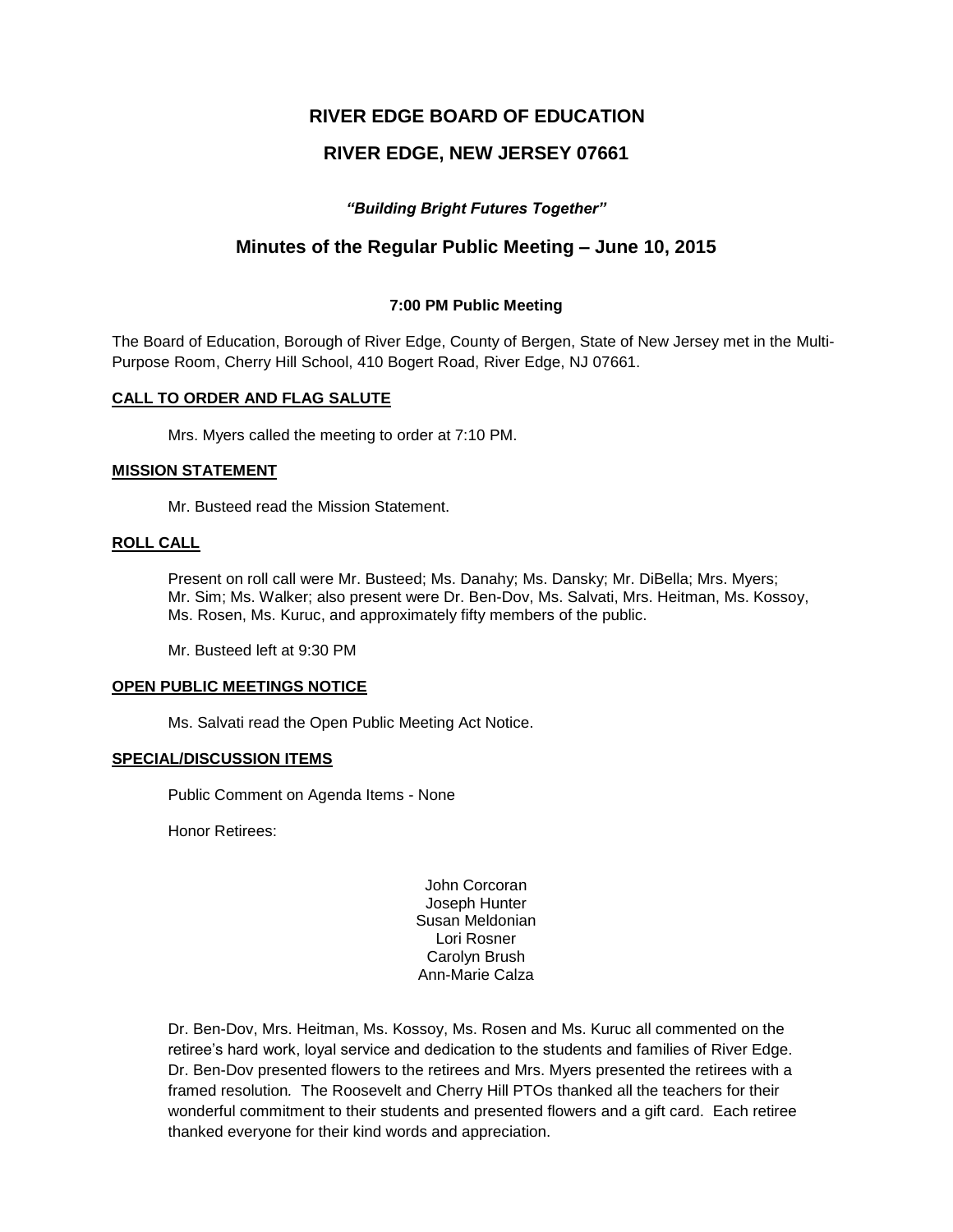## **RESOLUTIONS TO RECOGNIZE OUR HONOREES**

### **Honor Retiree John Corcoran**

Motion by Mr. Busteed Seconded by Ms. Walker

 *WHEREAS, John Corcoran has announced his retirement after forty one years of dedicated service to the River Edge Public Schools; and* 

*WHEREAS, his exceptional expertise as a teacher has enriched the general education classroom, as well as the Discovery Lab in Roosevelt School, Cherry Hill School, and New Bridge Center; and*

*WHEREAS, John Corcoran's love for science has touched the lives of River Edge through hands-on laboratory experiences, rocketry, and the trout program. He has a passion for animals and reptiles that have added a special experience for each student; and*

*WHEREAS, John Corcoran's repertoire of educational strategies has allowed him to teach the students of River Edge under the stars in the Star Lab; and*

 *WHEREAS, John Corcoran's caring nature, patience, warm collegiality, and love for the River Edge School District, will be remembered for years to come; and*

*WHEREAS, after his faithful service to River Edge schools, he wishes to retire.*

 *NOW THEREFORE ,BE IT RESOLVED that the Board of Education of the Borough of River Edge on this Tenth day of June, Two Thousand Fifteen spread upon its Minutes this Resolution of Appreciation for his valued service, and*

 *BE IT FURTHER RESOLVED that the River Edge community offers its best wishes to John Corcoran for a long, happy, healthy and productive retirement and its gratitude for his years of service to the school district.*

## **Honor Retiree Joe Hunter**

 *WHEREAS, Joe Hunter has announced his retirement after thirty nine years of dedicated service to the River Edge Public Schools; and* 

*WHEREAS, Joe Hunter's thoughtful, caring efforts embraced all students who passed through the gym at Roosevelt School, Cherry Hill School, and New Bridge Center. He has shared his dynamic teaching in all grades through team building lessons that have strengthened self-esteem and brought great fun into the gym; and*

*WHEREAS, Joe Hunter began the aftercare program at Roosevelt School. He also started the Student Council and has organized meaningful activities and fundraisers for the school and the town of River Edge; and*

*WHEREAS, Joe Hunter's passion for the students of River Edge has encouraged the planning of a number of pizza parties, dance parties, roller blading parties, movie parties, and Karaoke parties for students after school; and*

 *WHEREAS, Joe Hunter was the River Edge Education Association's President for four years, and the Vice President for two years. Joe Hunter's contagious spirit of collegiality, and love for River Edge have touched the lives of many; and*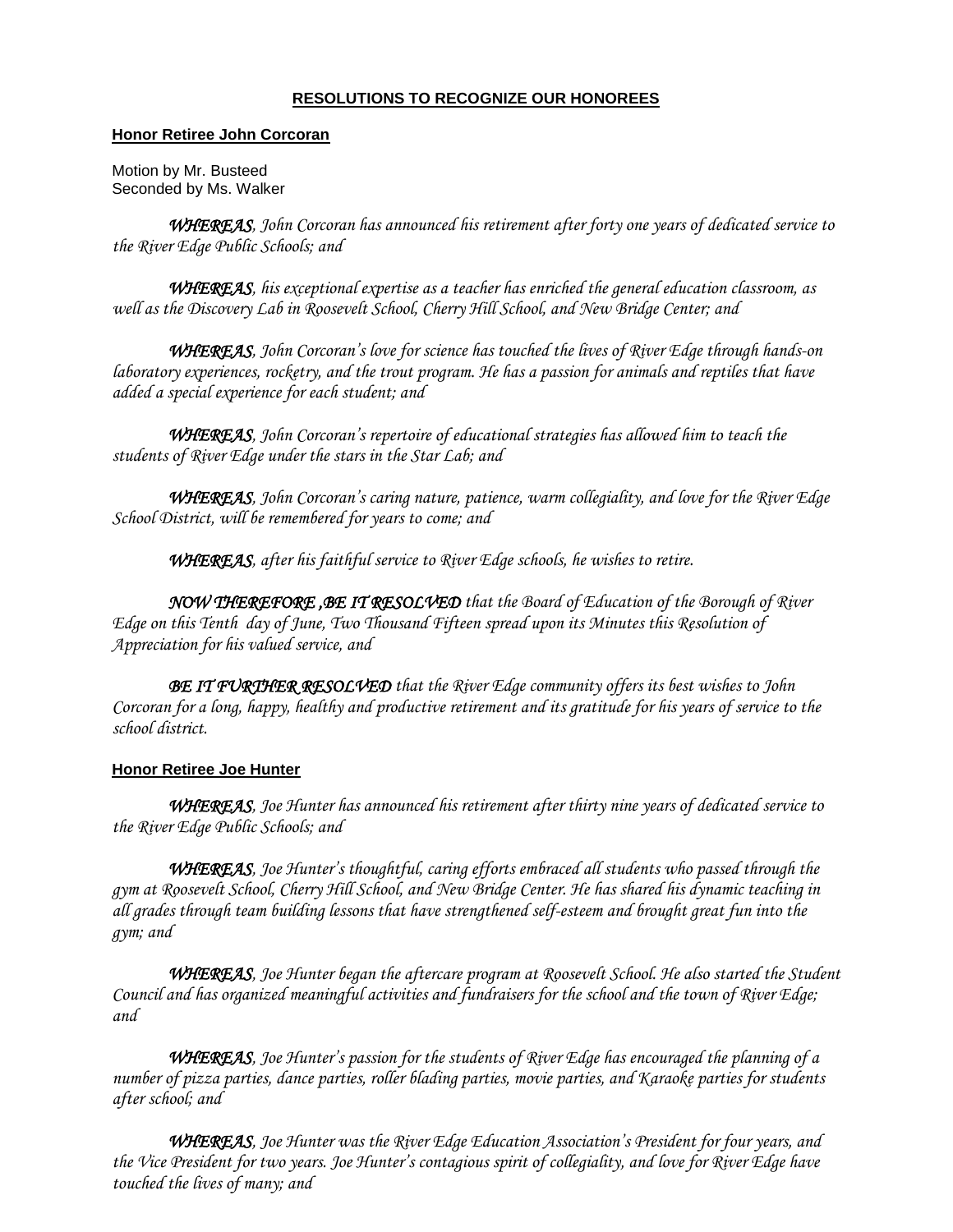*WHEREAS, after his faithful service to River Edge schools, he wishes to retire.*

 *NOW THEREFORE ,BE IT RESOLVED that the Board of Education of the Borough of River Edge on this Tenth day of June, Two Thousand Fifteen spread upon its Minutes this Resolution of Appreciation for his valued service, and*

 *BE IT FURTHER RESOLVED that the River Edge community offers its best wishes to Joe Hunter for a long, happy, healthy and productive retirement and its gratitude for his years of service to the school district.*

## **Honor Retiree Susan Meldonian**

 *WHEREAS, Susan Meldonian has announced her retirement after thirty seven years in education. She has dedicated twenty seven years of service to the River Edge Public Schools; and* 

*WHEREAS, Susan Meldonian was a mentor to new teachers in River Edge, and other Bergen County School Districts throughout her years in River Edge. She held workshops on Whole Language and Portfolio Assessments and was certified for inclusion in Who's Who in American Education due to her work in this area; and* 

*WHEREAS, Susan Meldonian holds a strong background in literacy. She earned an M.Ed. in Reading Education and is a certified Reading Specialist. Susan Meldonian held a workshop for the International Reading Association's Annual Convention in Nevada. She also represented River Edge as she held workshops at William Paterson University on literacy; and*

*WHEREAS, Susan Meldonian's passion for music was evident in the classroom as she used her piano and singing skills to teach songs that enriched her lessons and the curriculum. She also added a singing portion to the River Edge Arbor Day Celebration; and* 

 *WHEREAS, her contagious spirit of collegiality, safety patrol, and love for education have touched the lives of many; and*

 *WHEREAS, after her faithful service to River Edge schools, she wishes to retire.*

 *NOW THEREFORE, BE IT RESOLVED that the Board of Education of the Borough of River Edge on this Tenth day of June, Two Thousand Fifteen spread upon its Minutes this Resolution of Appreciation for her valued service, and*

 *BE IT FURTHER RESOLVED that the River Edge community offers its best wishes to Susan Meldonian for a long, happy, healthy and productive retirement and its gratitude for her years of service to the school district.*

## **Honor Retiree Lori Rosner**

*WHEREAS, Lori Rosner has announced her retirement after twenty five years of dedicated service to the River Edge Public Schools; and*

 *WHEREAS, her years of experience and knowledge of speech and language development have enabled the River Edge District to provide exceptional service to our students and valuable support to parents and teachers, and*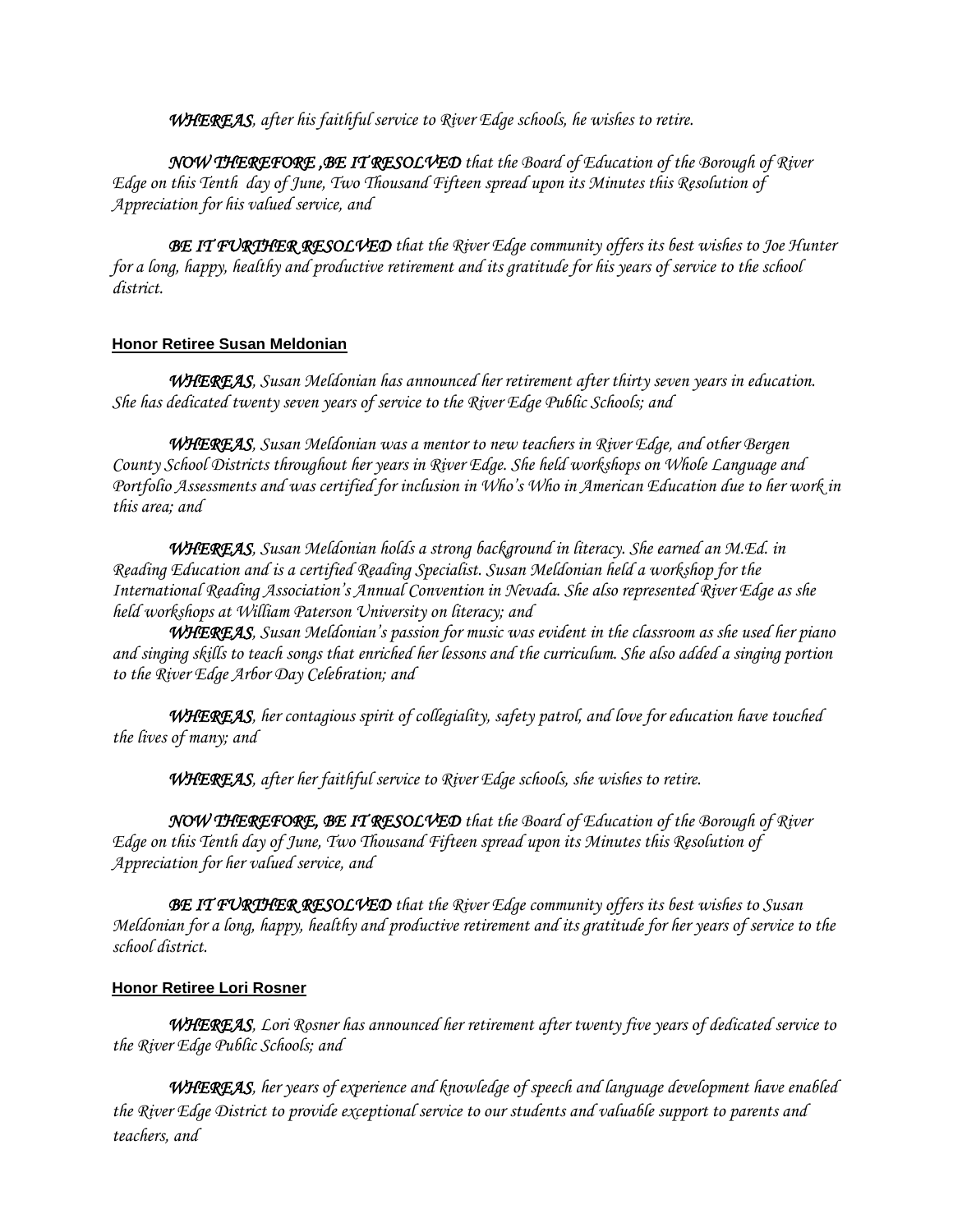*WHEREAS, she has been an essential part of the Special Services department and a valuable resource for the entire school community, and*

*WHEREAS, her dedication, patience, and innovative instructional style will be remembered by those lives she has touched for years to come, and*

*WHEREAS, after her many years of faithful service to education and the River Edge community, she wishes to retire;*

*NOW THEREFORE, BE IT RESOLVED that the Board of Education of the Borough of River Edge on this Tenth Day of June, Two Thousand Fifteen spread upon its minutes this Resolution of Appreciation for her valued service, and*

*BE IT FURTHER RESOLVED that the River Edge community offers its best wishes to Lori Rosner for a long, happy, healthy and productive retirement and its gratitude for her years of service to the district.* 

## **Honor Retiree Carolyn Brush**

*WHEREAS, Carolyn Brush has announced her retirement after twenty five years of dedicated service to the River Edge Public Schools; and*

*WHEREAS, she has been an essential part and a valuable resource for the entire River Edge school community, and*

*WHEREAS, she has taught Kindergarten, Second and Third grades, inspiring her students to become successful and independent learners, and*

 *WHEREAS, she has taught Physical Education, Art, and Music, and has instilled an appreciation of creativity and expression in the arts for our Kindergarten students, and* 

*WHEREAS, her keen understanding of early childhood development and dedication to excellence have touched many lives who will remember her for many years to come, and*

*WHEREAS, after her tenure of faithful service to education and the River Edge community, she wishes to retire;*

*NOW THEREFORE, BE IT RESOLVED that the Board of Education of the Borough of River Edge on this Tenth Day of June, Two Thousand Fifteen spread upon its minutes this Resolution of Appreciation for her valued service, and*

*BE IT FURTHER RESOLVED that the River Edge community offers its best wishes to Carolyn Brush for a long, happy, healthy and productive retirement and its gratitude for her years of service to the district.* 

## **Honor Retiree Ann-Marie Calza**

*WHEREAS, Ann-Marie Calza has announced her retirement after twenty nine years of dedicated service to the River Edge Public Schools; and*

*WHEREAS, she has taught special education, self-contained and most recently the fifth and sixth grades, she teaches her students how to apply mathematical skills, read and write independently, and*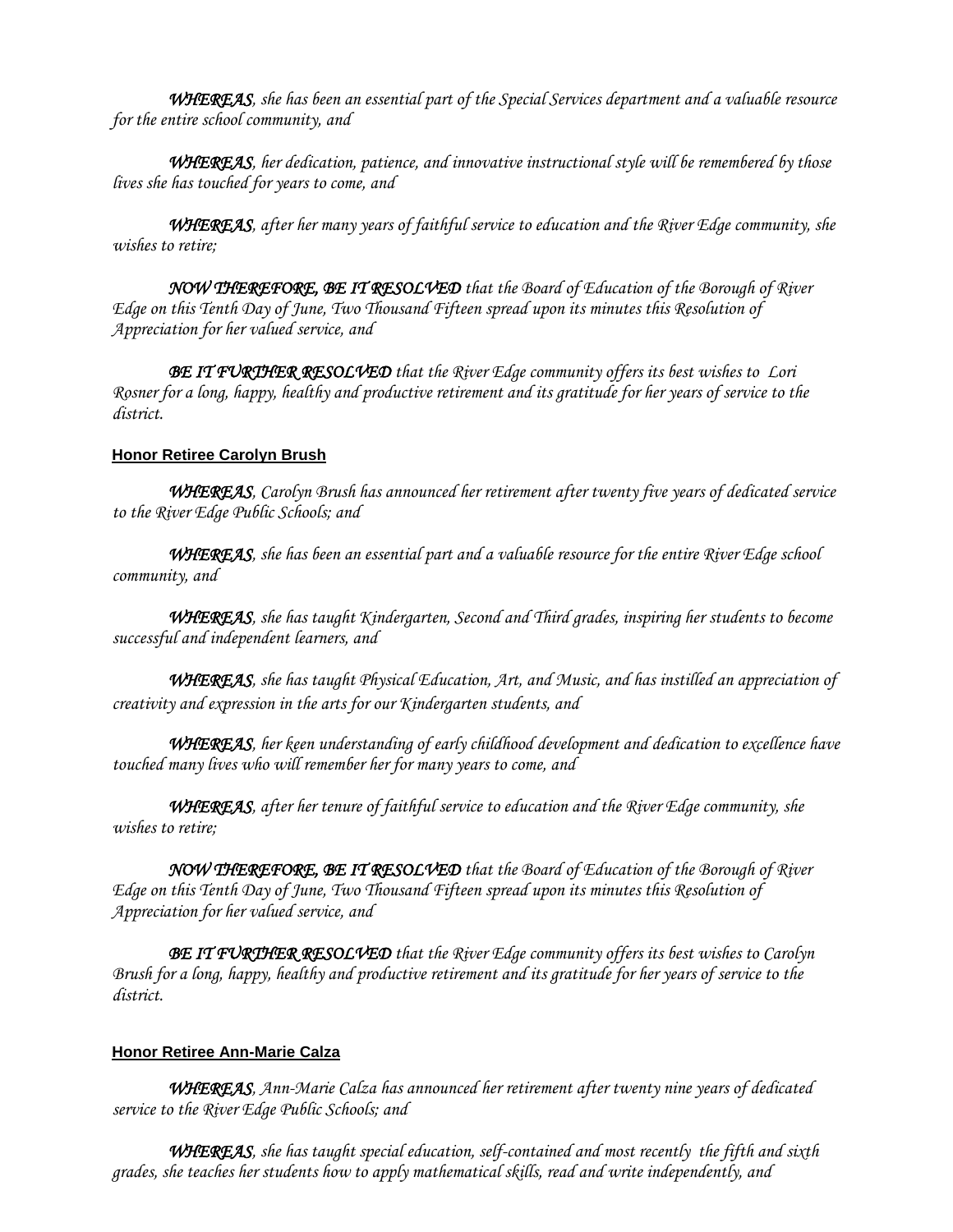*WHEREAS, her warm caring nature and exciting lessons, use of technology made her classroom a fun place to learn; and* 

*WHEREAS, through her understanding of child development she instilled the love of school, selfconfidence and self-respect in her students; and*

*WHEREAS, she was the school NJ ASK Representative, her organization, efficiency and thoughtful planning made it successful and*

*WHEREAS, she was a member of the CHS Sunshine Committee, a mentor for many novice teachers, a role-model, and a holiday decorator for Cherry Hill School and*

*WHEREAS, after her years of faithful service to the River Edge Schools, she wishes to retire, now therefore, be it*

*NOW THEREFORE, BE IT RESOLVED that the Board of Education of the Borough of River Edge on this Tenth Day of June, Two Thousand Fifteen spread upon its minutes this Resolution of Appreciation for her valued service, and*

*BE IT FURTHER RESOLVED that the River Edge community offers its best wishes to Ms. Calza for a long, happy, healthy and productive retirement and its gratitude for her years of service to the school.* 

Ayes: Mr. Busteed, Ms. Danahy, Ms. Dansky, Mr. DiBella, Mrs. Myers, Mr. Sim, Ms. Walker Nays: None

# **Reception**

## **REPORTS**

#### **SUPERINTENDENT**

Dr. Ben-Dov reported on the following:

- An update of the Kindergarten enrollment for next school year was discussed. Eight classes were budgeted for the 2015-2016 school year. Four classes will be at Roosevelt with 60 students and four classes will be at Cherry Hill with 71 students. Dr. Ben-Dov is in the process of letting teachers know about movement for next year.
- There was a Town Emergency Planning Meeting today. Present was the Mayor, Fire and Police Chiefs, a Senior Fireman, Tom Smith and the River Edge Administrators. The topics that were discussed were evacuation routes, command posts, and lockdowns.
- There was one potential HIB Incident to report. It involved two Roosevelt Students. (Student A) made verbal comments to another Roosevelt Student (Student B). It was investigated and found not to be HIB related. The offender did not have a clear understanding of his actions because of his disability.
- The administrators are very busy with staffing, placement decisions, and interviewing new teachers for the 2015-2016 school year.
- The district decided to continue with Everyday Math for grades k-4 and to pilot the Go Math! Program in grade 5. This gives the district the chance to test it and to explore other programs as well during the 2015-2016 school year.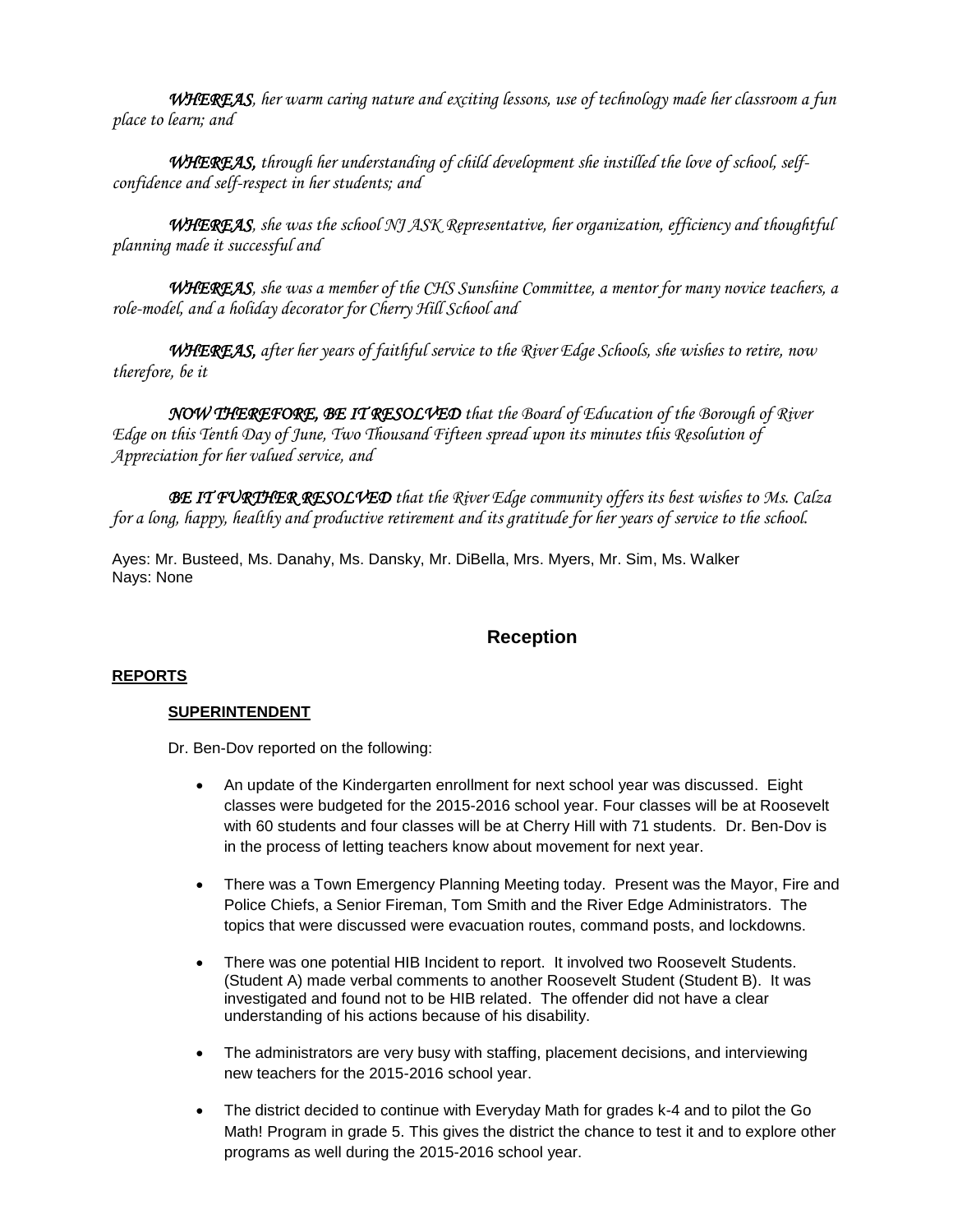• On Tuesday, June  $9<sup>th</sup>$  there was an article, in The Bergen Record, featuring Ms. Halabi and Ms. O'Reilly's Kindergarten classes. The article was about the Zippy program that is taught in our kindergarten classes. This program teaches students about social and emotional skills. Dr. Ben-Dov stated it was a nice article about our school.

## **PRINCIPAL**

Mrs. Heitman reported on the following:

- All end of the year activities are taking place. We had field days, many class trips and we are currently finishing up all end of the year projects.
- We had a great Open House and Science Celebration on Thursday, May 28<sup>th</sup>.
- C.R.E.A.T.E. presentations will take place in each school.
- The First Grade students had a pizza party with the River Edge Mayor. The Mayor had a party to celebrate the students reading 1,968 books this school year.
- The  $6<sup>th</sup>$  graders had a great pool party at the River Edge Swim Club on Tuesday, June 9<sup>th</sup>.
- Roosevelt's graduation will be held on Tuesday, June  $16<sup>th</sup>$  and Cherry Hill's graduation will be held on Wednesday, June 17th.
- Ms. Gargiulo had a wonderful Father's Day Breakfast today in her classroom. The children and adults had a lot of fun.

## **BOARD SECRETARY**

Ms. Salvati reported on the following:

- Petitions for candidates to serve as members of the Board of Education are due to the County by July  $27<sup>th</sup>$  for the November elections. We have three open seats.
- There is new legislation that requires a report be made to the board of all contracts awarded this school year. It must be submitted by June  $30<sup>th</sup>$ . Board members can expect the information by the next meeting.
- $\bullet$  On the June 24<sup>th</sup> agenda there will be the end of the year resolutions for contributions to the Capital Reserve and Maintenance Reserve.
- Ms. Salvati will register the Board Members to attend the NJSBA Fall Convention in Atlantic City.
- On Monday Evening, Ms. Salvati will attend the Board of Trustees Meeting for the Extended Day Care Program.

## **PRESIDENT**

Mrs. Myers reported on the following:

The Board Self Evaluations and Superintendent's Evaluations are due shortly.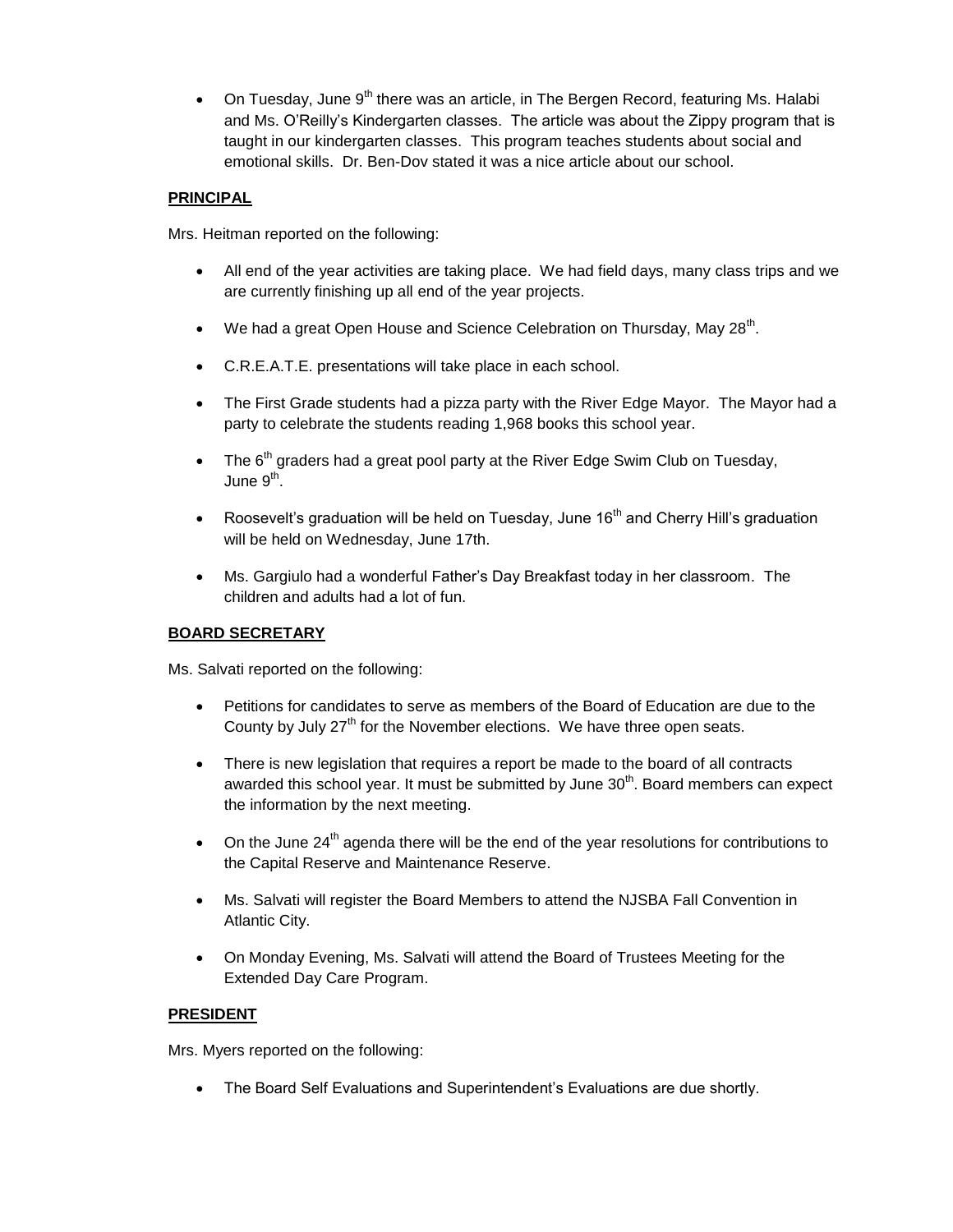#### **COMMITTEES**

- Mr. DiBella stated there will be a meeting with the Mayor and Council on Monday, June  $15<sup>th</sup>$ . A discussion on topics they would like to discuss at that meeting took place.
- $\bullet$  Ms. Dansky urged all Board Members to attend both  $6<sup>th</sup>$  Grade Graduations.

#### **MOTIONS TO BE ACTED UPON**

ADMINISTRATION/POLICY

Motion by Mr. Busteed Seconded by Mr. DiBella

> 1. That the Board of Education approve the Minutes and Confidential Minutes of April 22, 2015.

Ayes: Mr. Busteed, Ms. Danahy, Ms. Dansky, Mr. DiBella, Mrs. Myers, Mr. Sim, Ms. Walker Nays: None

Motion by Mr. DiBella Seconded by Mr. Sim

> 2. That the Board of Education approve the Minutes and Confidential Minutes of May 6, 2015.

Ayes: Mr. Busteed, Ms. Danahy, Ms. Dansky, Mr. DiBella, Mrs. Myers, Ms. Walker Nays: None, Abstained: Mr. Sim

Motion by Mr. Sim Seconded by Ms. Walker

3. That the Board of Education approve the Minutes of May 19, 2015.

Ayes: Mr. Busteed, Ms. Danahy, Ms. Dansky, Mr. DiBella, Mrs. Myers, Ms. Walker Nays: None, Abstained: Mr. Sim

Motion by Ms. Walker Seconded by Ms. Danahy

> 4. That the Board of Education approve the Minutes and Confidential Minutes of May 20, 2015.

Ayes: Mr. Busteed, Ms. Danahy, Ms. Dansky, Mr. DiBella, Mrs. Myers, Mr. Sim, Ms. Walker Nays: None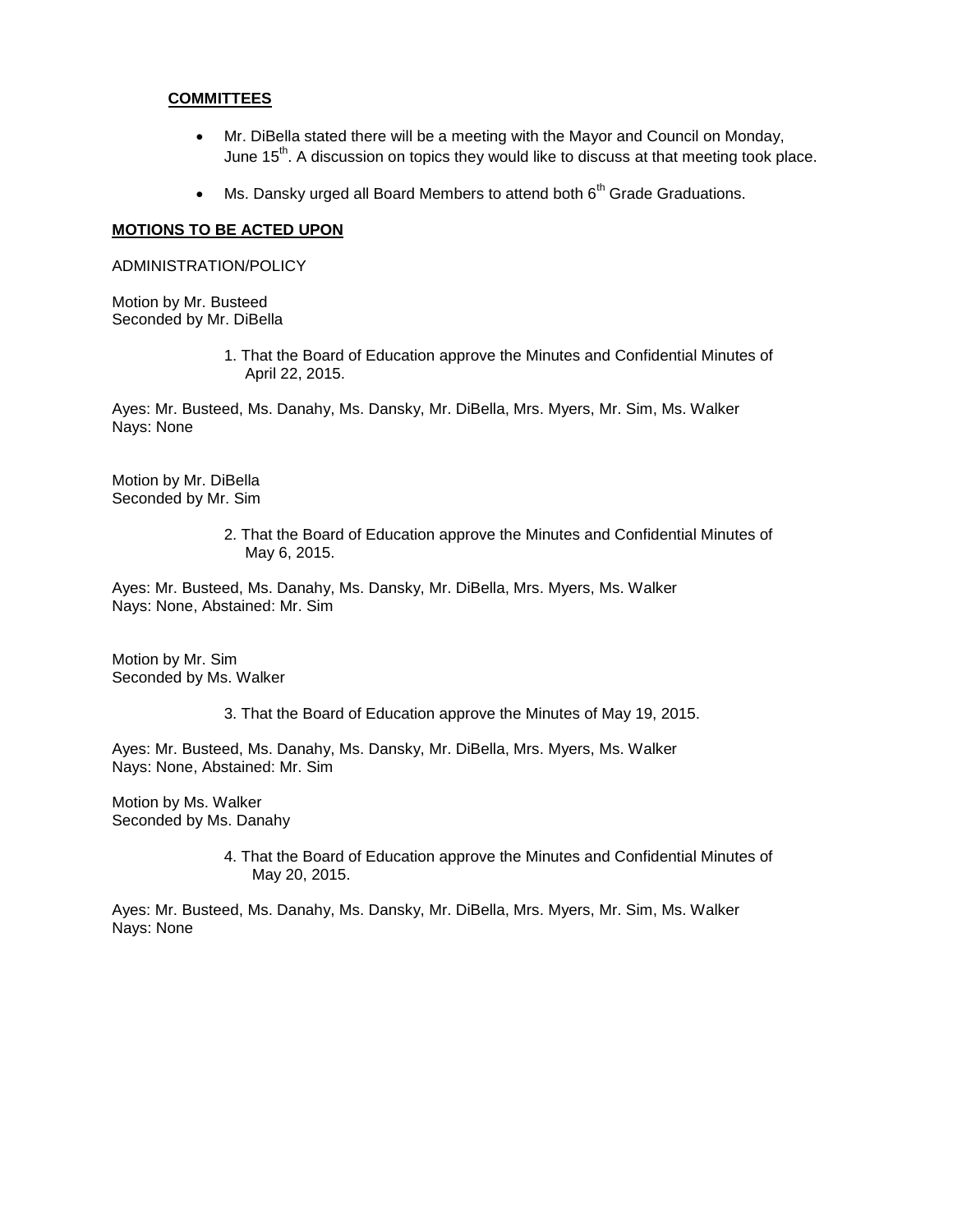| <b>School</b>      | Dates                                              |
|--------------------|----------------------------------------------------|
| Cherry Hill School | May 21, 2015 Fire Drill<br>May 26, 2015 Lock down  |
| Roosevelt School   | May 26, 2015 Fire Drill<br>May 28, 2015 Evacuation |

5. That the Board of Education approves the completion of the following emergency drills:

6. That the Board of Education approve the following bus evacuation drills:

| Class                                                | Date    | Time      |
|------------------------------------------------------|---------|-----------|
| Building Bridges (Primary and<br>Elementary Classes) | 5/12/15 | $1:15$ PM |
| <b>Building Connections-Primary</b>                  | 5/14/15 | $1:35$ PM |
| <b>Building Connections-Elementary</b>               | 5/14/15 | $1:50$ PM |
| <b>Building Bridges Preschool/Pre-k</b>              | 5/13/15 | $2:05$ PM |

7. That the Board of Education approve the following State Contract vendors for 2015 - 2016.

| Apple Computer                | Contract #70259       | Technology                    |
|-------------------------------|-----------------------|-------------------------------|
| <b>School Specialty</b>       | Contract # 80986      | <b>Instructional Supplies</b> |
| GovConnection                 | Contract # NCPA 01-02 | Technology                    |
| Spruce Industries             | Contract #83721       | <b>Custodial Supplies</b>     |
| Northeast Janitorial          | MRESC #14/15 -34      | <b>Custodial Supplies</b>     |
| Northeast Janitorial          | MRESC#13/14-27        | <b>Custodial Equipment</b>    |
| <b>CDW Government (Cisco)</b> | Contract# 87720       | Technology                    |
| <b>Keyboard Consultants</b>   | MRESC #14/15-10       | Technology                    |

8. That the Board of Education approve the Shared Service Agreement with the Oradell Board of Education for Coordinated Curriculum Services for the 2015 - 2016 School Year.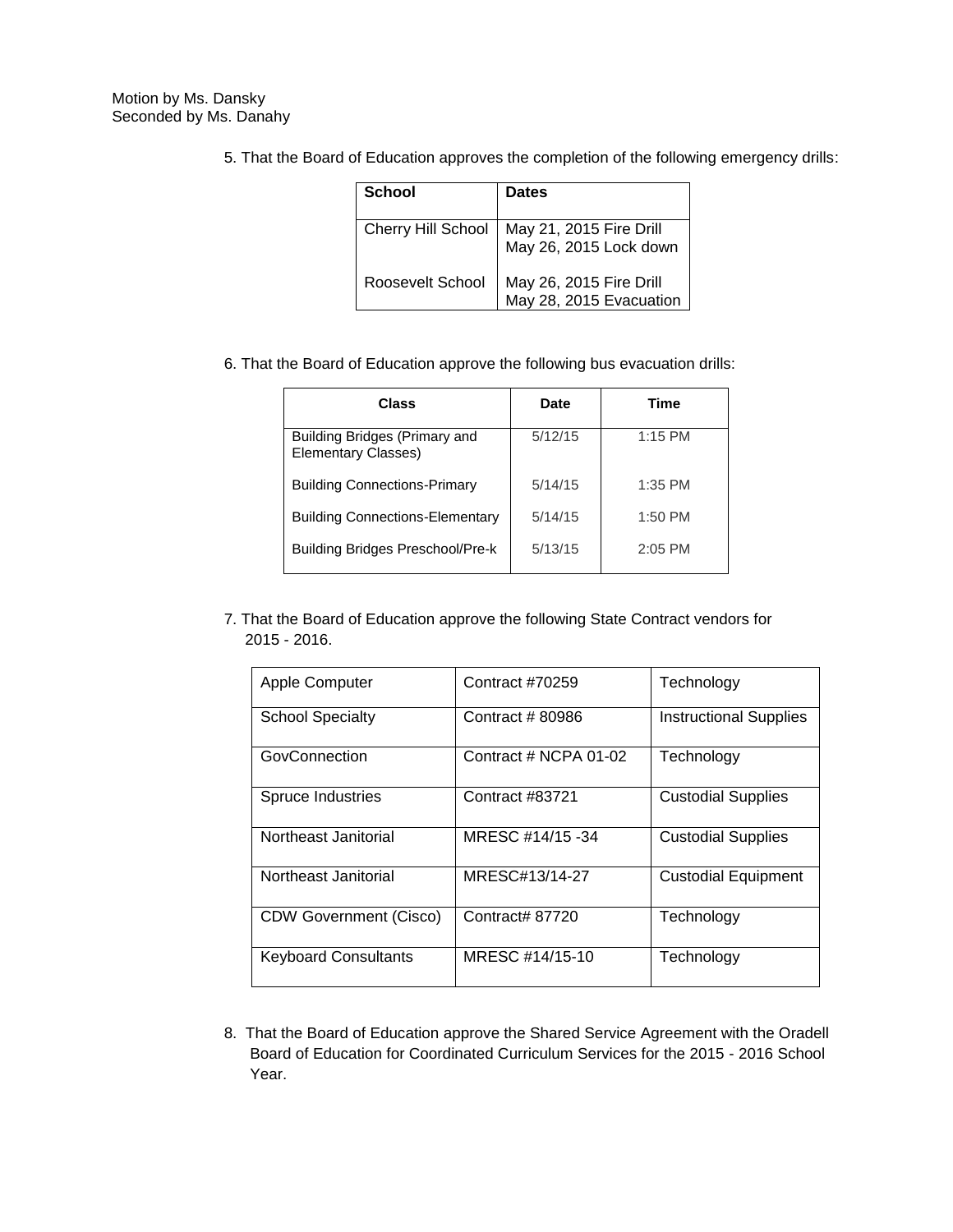9. That the Board of Education approve the field trip to Saddle River Waterway on June 12, 2015 using the district bus.

Ayes: Mr. Busteed, Ms. Danahy, Ms. Dansky, Mr. DiBella, Mrs. Myers, Mr. Sim, Ms. Walker Nays: None

#### **CURRICULUM/EDUCATION** -None

#### **BUILDINGS & GROUNDS** -None

#### **FINANCE/GRANTS/GIFTS**

Motion by Ms. Danahy Seconded by Mr. Busteed

> 1. That the Board of Education approve the acceptance of the IDEA Grant and filing of the application for the 2015 - 2016 School Year

| <b>Basic IDEA Grant</b> | \$188,606       | Pre-School IDEA Grant | \$14,179       |
|-------------------------|-----------------|-----------------------|----------------|
| <b>Basic Non-Public</b> | \$227.674       | Pre-School Non-Public | \$2.363        |
|                         | Total \$416,280 |                       | Total \$16,542 |

2. That the Board of Education accept a donation from New Bridge Center PTO in the amount of \$10,000 to be divided equally among Cherry Hill School and Roosevelt School to be used for technology equipment for Kindergarten and First Grade students.

Ayes: Mr. Busteed, Ms. Danahy, Ms. Dansky, Mr. DiBella, Mrs. Myers, Mr. Sim, Ms. Walker Nays: None

#### **PERSONNEL**

Motion by Mr. Busteed Seconded by Mr. DiBella

> 1. That the Board of Education, with the recommendation of the Superintendent, approve the following Certificated Personnel for the 2015 - 2016 School Year. Salaries to be determined upon the ratification and approval of the negotiated REEA Agreement.

| Nichol DelRosso | Teacher, MA, Step 7                            |
|-----------------|------------------------------------------------|
| Caroline Church | Teacher, BA, Step 2                            |
| Ashley Cannata  | Teacher, MA, Step 1                            |
| Nancy Hafers    | .5 Teacher, BA, Step 4                         |
| April Kaiser    | Leave Replacement Teacher, BA, Step 1          |
| *Gina Forte     | Speech/Language Specialist Teacher, MA, Step 7 |

- 2. That the Board of Education, with the recommendation of the Superintendent approve the extended child care leave of absence for Brianne Angerame to commence on September 1, 2015 through June 30, 2016
- 3. That the Board of Education accept, with regret, the resignation of Jim Levis, Part-time Bus Driver, effective August 1, 2015.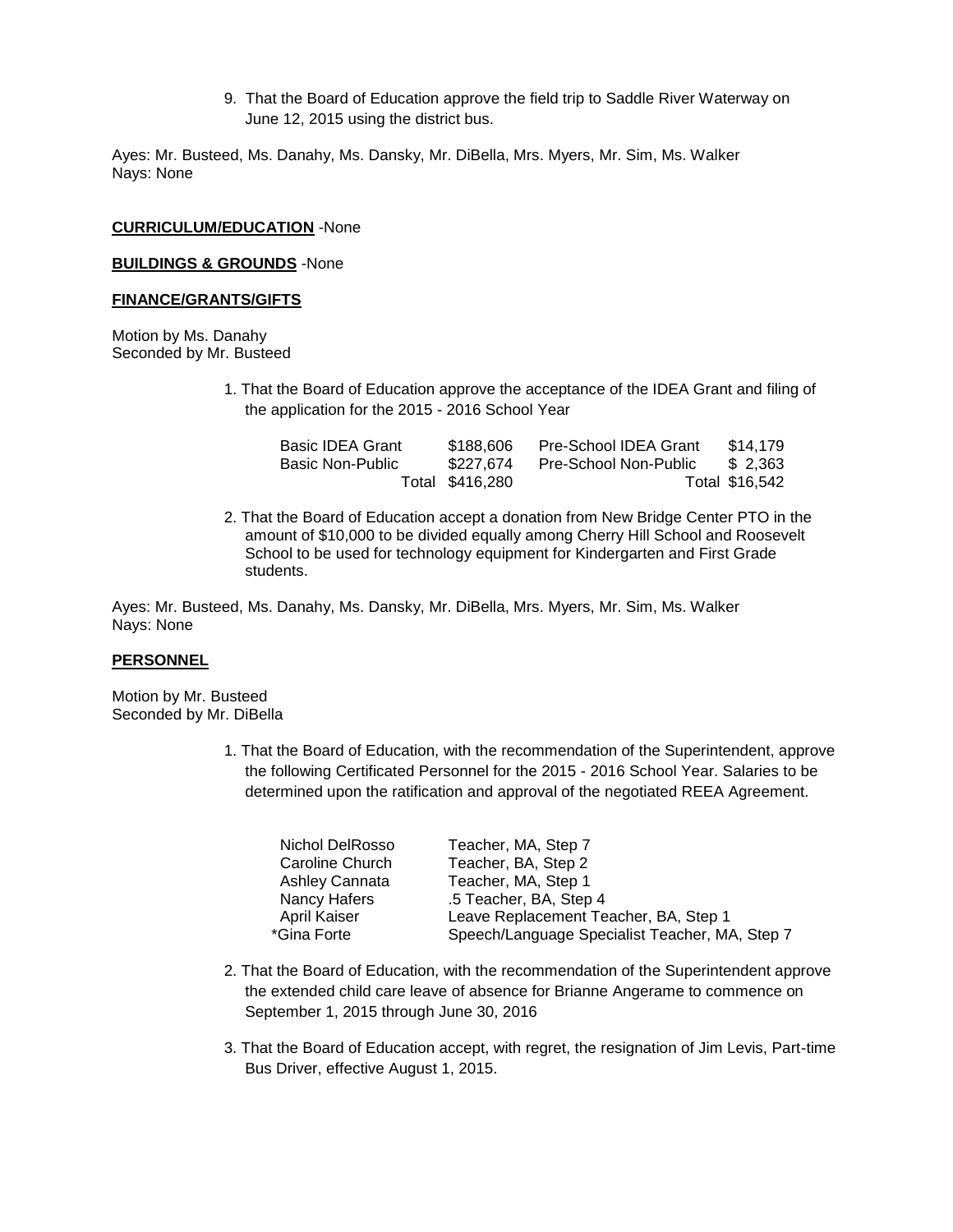4. That the Board of Education, with the recommendation of the Superintendent, approve the employment of the following instructional aides for the Summer Enrichment Program, from June 29, 2015 to July 24, 2015, 4 hours per day at their contractual rate.

| <b>Name</b>            | <b>Hours</b>                                        |
|------------------------|-----------------------------------------------------|
| Ron Laxamana           | $8:30 - 12:30$                                      |
| Nicole Hjelm           | $8:30 - 12:30$                                      |
| Kim Chamberlain        | 7:30 -1:30 Bus Aide                                 |
| Donna Myers            | (8:30-12:30) 7/1 - 7/31/2015 Preschool Aide program |
| Thippawon Arjarasumpun | $8:30 - 12:30$                                      |

5. That the Board of Education, with the recommendation of the Superintendent, approve the employment of the following teachers at their contractual hourly rate, for the Extended School Year Program, from June 29, 2015 to July 24, 2015.

| <b>Name</b>        | <b>Hours</b>                          |
|--------------------|---------------------------------------|
| Kelly McCabe       | 8:30 - 12:30 (4 hours/day)            |
| Julie Fallon       | 8:30 - 12:30 (4hrs/day)               |
| <b>Stacy Socha</b> | 8:30 - 12:30 (4hrs/day)               |
| Anne Marie Spiegal | 8:30 - 12:30 (4hrs/day)               |
| Tara Benevento     | 8:30 - 12:30 Social Skills (4hrs/day) |

6. That the Board of Education, with the recommendation of the Superintendent, approve the employment of ABA Aides for the Building Bridges Extended School Year Program, from July 1, 2015 to July 31, 2015, 8:00 AM to 1:00 PM.

Bastable, Mary Belits, Helen Benitez, Francisco Best, Rosa Marisela Blackwell, Alexandria Capozzi, Rhonda Casaburro, Amy Cetro, Justin Connors, Debbie Coquel, Theresa DeLucia, Amanda Douglas, Alrick Drill, Aleida Falla, Deborah Lawler, Kathleen Lekkas, Alexia

Lettieri, Gianna Lloyd, Sheryl Manning, Wendy Maurice, Diana Nyhan, Catherine Ofshinsky, Carol Ofshinsky, Sandra Otero, Ahinoa Rivera, Joanne Runfeldt, Tyne Schmidt, Alexandra Spinetti, Lisa Sweet, Courtney Wallace, Deanna Watson, Christine Yphantides, Laura

7. That the Board of Education, with the recommendation of the Superintendent, approve the employment of the following Speech Therapist for the Building Bridges Extended School Year Program from July 1, 2015 to July 31, 2015.

| <b>Name</b>  |  |
|--------------|--|
| Laura Linder |  |

**Name Title** Speech Therapist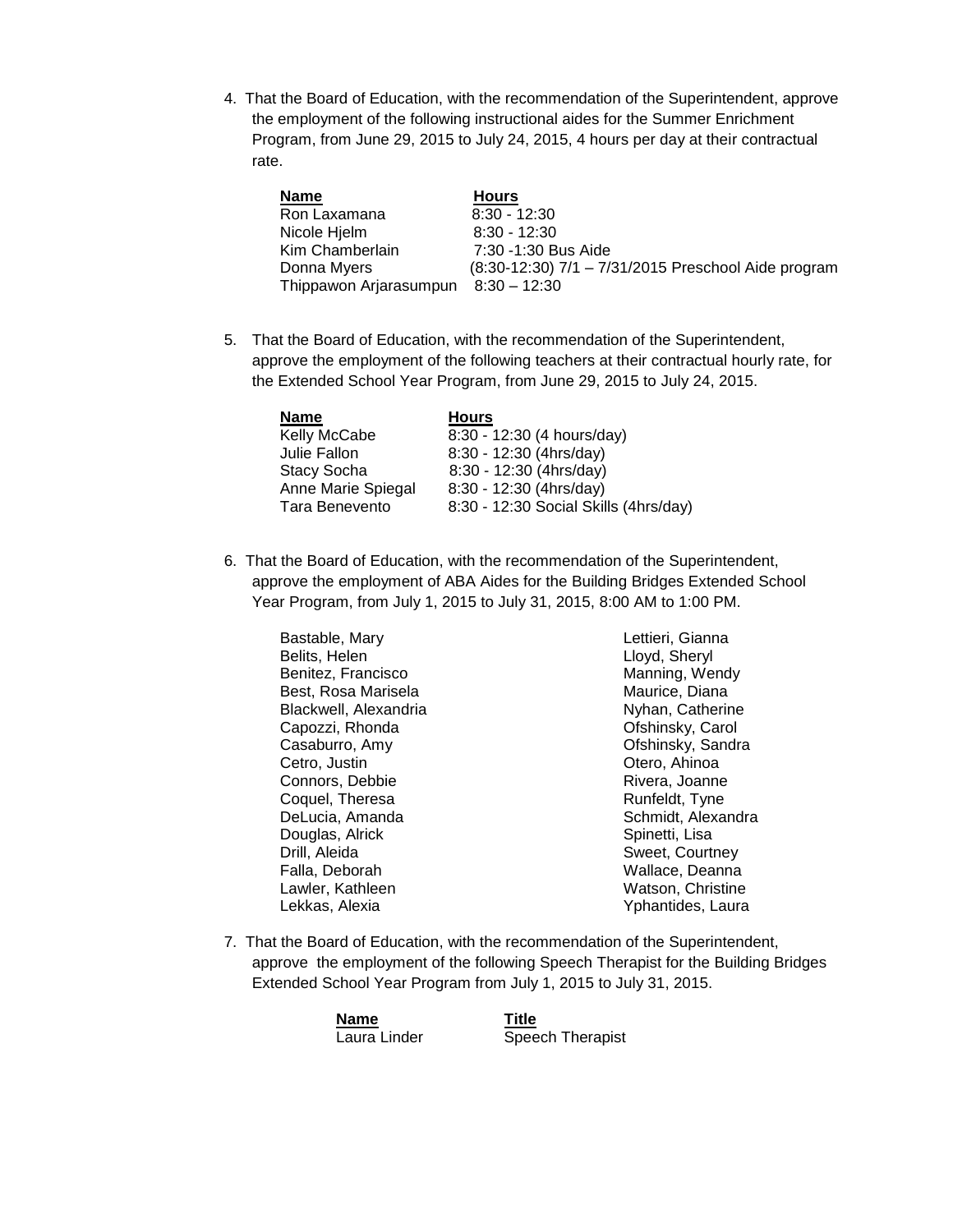8. That the Board of Education, with the recommendation of the Superintendent, approve the employment of the following therapists for the Extended School Year Program from July 1, 2015 to July 31, 2015, not to exceed 35 hours, at \$80.00 per hour.

| Name                      | Title                                          |
|---------------------------|------------------------------------------------|
| <b>Christy Rutherford</b> | Physical Therapist (up to 2 days per week)     |
|                           | $8:30 - 12:30$                                 |
| Karen Willick             | Occupational Therapist (up to 3 days per week) |
|                           | $8:30 - 12:30$                                 |

9. That the Board of Education, with the recommendation of the Superintendent, approve the employment of Tenured Administrators for the 2015 - 2016 school year. Salaries to be determined upon the ratification and approval of the negotiated REASA Agreement.

Denise Heitman - Principal Rosemary Kuruc – Supervisor of Special Services

10. That the Board of Education, with the recommendation of the Superintendent, approve the employment of the following Non-tenured Administrator for the 2015 - 2016 school year. Salary to be determined upon the ratification and approval of the negotiated REASA Agreement.

Beth Rosen – Assistant Principal

11. That the Board of Education, with the recommendation of the Superintendent, approve the employment of Non-tenured 11- Month Supervisors for the 2015 - 2016 school year. Salaries to be determined upon the ratification and approval of the negotiated REASA Agreement.

Gianna Apicella Kristen Crawford Julia Diminich

Ayes: Mr. Busteed, Ms. Danahy, Ms. Dansky, Mr. DiBella, Mrs. Myers, Mr. Sim, Ms. Walker Nays: None

Motion by Mr. DiBella Seconded by Mr. Sim

> 12. That the Board of Education, with the recommendation of the Superintendent approve Michael Henzel, Roosevelt Principal, starting on or about July 1, 2015 through June 30, 2016 at a salary on file in the Board Office.

Ayes: Mr. Busteed, Ms. Danahy, Ms. Dansky, Mr. DiBella, Mrs. Myers, Mr. Sim, Ms. Walker Nays: None

Motion by Mr. Sim Seconded by Ms. Walker

> 13. That the Board of Education accept, with regret, the resignation of Michelle Van Buren, Part-time Aide, effective June 23, 2015.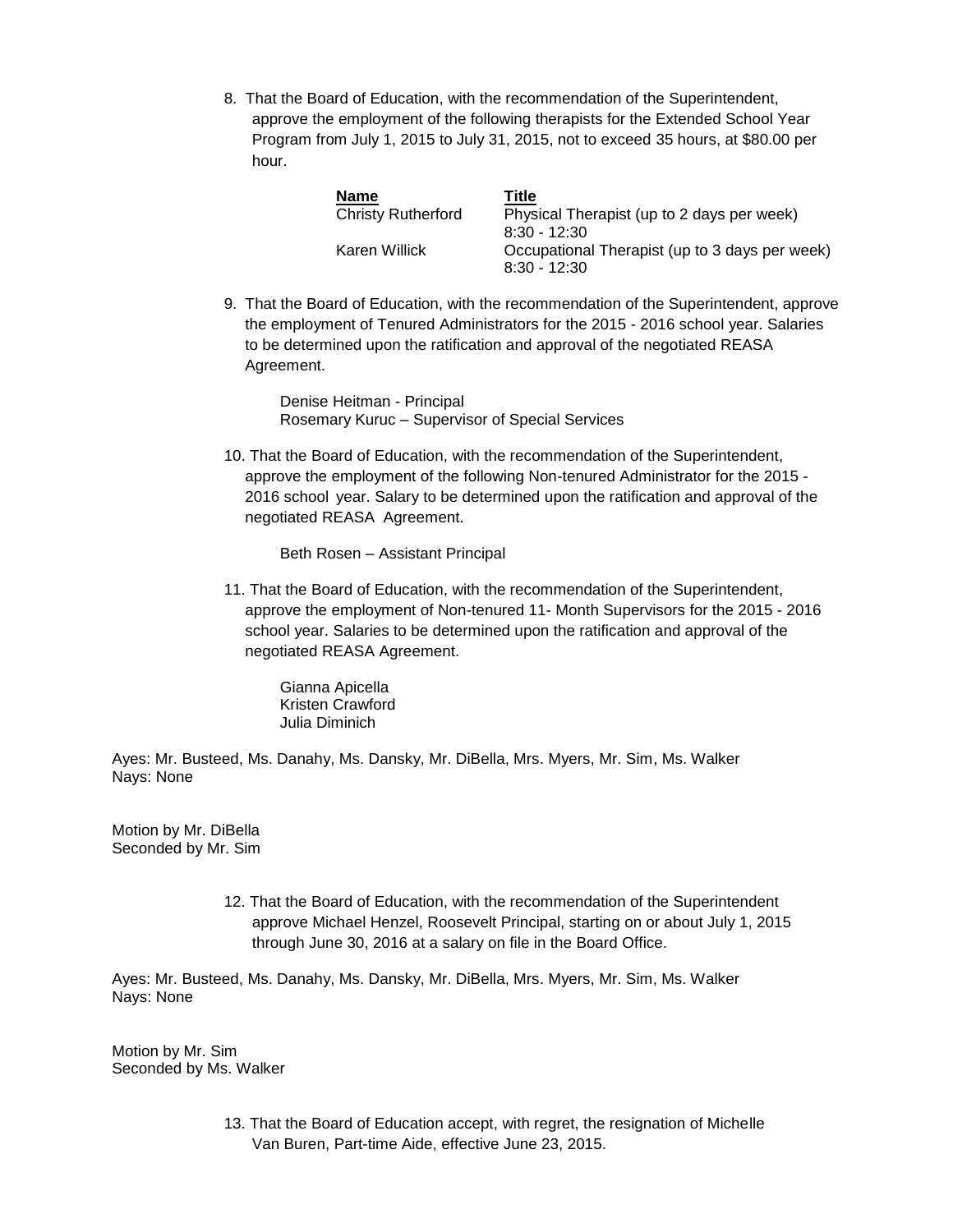14. That the Board of Education accept, with regret, the resignation of Stacy Colucci, 6<sup>th</sup> Grade Teacher, effective July 26, 2015.

Ayes: Mr. Busteed, Ms. Danahy, Ms. Dansky, Mr. DiBella, Mrs. Myers, Mr. Sim, Ms. Walker Nays: None

#### **RIVER EDGE SPECIAL EDUCATION**

Motion by Ms. Walker Seconded by Ms. Dansky

> 1. That the Board of Education approve a Tuition Contract with the Children's Therapy Center in Fair Lawn, for a student whose name is on file in the Board Office, transportation to be determined. The tuition rates are as follows:

 \$7,713.24 Extended Year Summer Program 2015 \$75,914.52 2015 – 2016 School Year

Ayes: Mr. Busteed, Ms. Danahy, Ms. Dansky, Mr. DiBella, Mrs. Myers, Mr. Sim, Ms. Walker Nays: None

#### **REGION V ADMINISTRATION & TRANSPORTATION**

Motion by Ms. Dansky Seconded by Ms. Danahy

### 1**. BE IT RESOLVED THAT THE REGION V COUNCIL FOR SPECIAL EDUCATION WILL PROVIDE SHARED SERVICES FOR ITS MEMBER DISTRICTS AND BE IT FURTHER RESOLVED THAT THE RIVER EDGE BOARD OF**

**EDUCATION,** upon recommendation of the Superintendent, approve the following Region V Shared Services Consultants, Psychologists, Learning Disabilities Teacher Consultants, Social Workers, Speech Language Specialists, Occupational and Physical Therapists, Translators to provide evaluations, Direct Services and Consultation, to non-public and public schools for member districts upon request for the 2014 - 2015 school year.

Erika Oak Psychologist

2. **BE IT RESOLVED** That the River Edge Board of Education desires to enter into shared services agreements and will participate as a full member of the Bergen County Region V Council for Special Education for the 2015 - 2016 school year; does hereby accept, adopt and agree to comply with the Region V Bylaws; designates Dr. Tova Ben-Dov, Superintendent, as its representative to Region V; and empowers her to cast all votes and take all other actions necessary to represent its interests in Region V.

The Board further approves the joint bidding and transportation agreements for all River Edge students who are transported through Region V; The Board further approves the joint bidding and/or shared services agreement; including but not limited to student evaluations, student therapies and other student support services; The Board further approves the joint bidding and/or shared services for non-public school services; and The Board further approves the joint bidding and/or shared services for other services as requested to be provided by Region V component districts on as needed basis.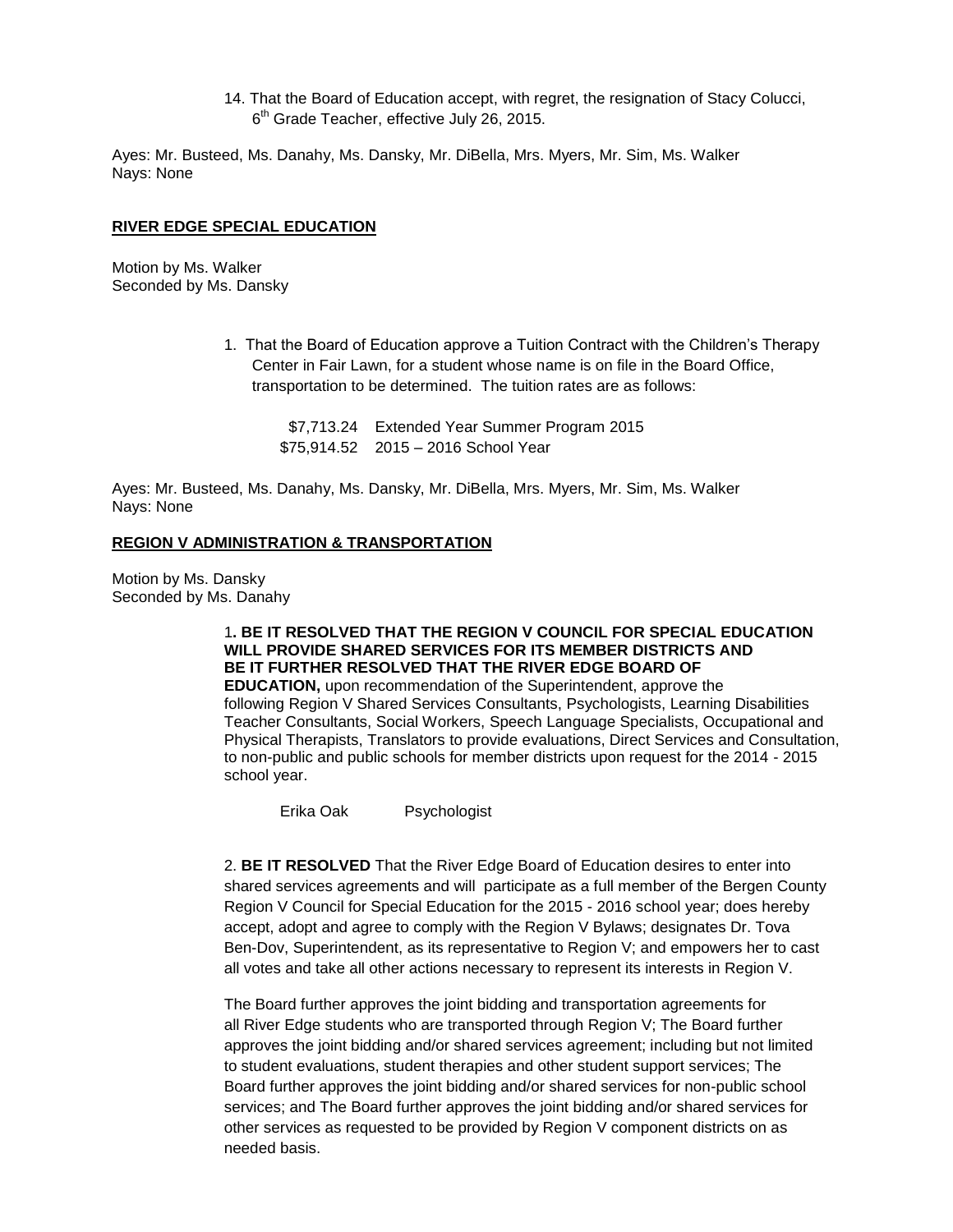3. **BE IT RESOLVED THAT THE REGION V COUNCIL FOR SPECIAL EDUCATION WILL PROVIDE SHARED SERVICES FOR ITS MEMBER DISTRICTS AND BE IT FURTHER RESOLVED THAT THE RIVER EDGE BOARD OF EDUCATION,** upon recommendation of the Superintendent, approves the following Region V Shared Services Consultants, Psychologists, Learning Disabilities Teacher Consultants, Social Workers, Speech Language Specialists, Occupational and Physical Therapists, Translators to provide evaluations, Direct Services and Consultation to non-public and public schools for member districts upon request for the 2015 - 2016 school year.

| Jenny Shatzel            | <b>Occupational Therapist</b>                     |
|--------------------------|---------------------------------------------------|
| Laurie Braunstein        | Occupational Therapist                            |
| Caren Cares              | <b>Certified Occupational Therapist Assistant</b> |
| Elissa Siev              | <b>Occupational Therapist</b>                     |
| Jessica Landa            | <b>Occupational Therapist</b>                     |
| Mary Jo Christensen      | <b>Occupational Therapist</b>                     |
| Michelle Pappas          | <b>Occupational Therapist</b>                     |
| Aviva Goldwasser         | <b>Occupational Therapist</b>                     |
| Yaffa Markovich          | <b>Occupational Therapist</b>                     |
| Caitlin Puente           | <b>Physical Therapist</b>                         |
| Tate Rawson Hegarty      | <b>Physical Therapist</b>                         |
| Collette Robinson        | <b>Physical Therapist</b>                         |
| Thomas Walters           | <b>Physical Therapist</b>                         |
| Vince DiPersia           | <b>Physical Therapist</b>                         |
| Andrea Gaynes            | Speech and Language Specialist                    |
| Rachel Friedman          | Speech and Language Specialist                    |
| Ellen Gruber             | Speech and Language Specialist                    |
| Evy Libien               | Speech and Language Specialist                    |
| Shelli Napolitano        | Speech and Language Specialist                    |
| Sara Engel               | Speech and Language Specialist                    |
| Meryl Schreiber          | Speech and Language Specialist                    |
| Laura Dispoto            | Speech and Language Specialist                    |
| Mara Stensrud            | Speech and Language Specialist                    |
| Kerrie O'Hagan           | <b>Behaviorist</b>                                |
| <b>Christine Horohoe</b> | <b>Behaviorist</b>                                |
| Arlene Brofksy           | Learning Disabilities Teacher Consultant          |
| Alysa Ruback             | Occupational therapist                            |
| Kerry Shelby             | <b>Behaviorist</b>                                |
| Nicole Hampton           | Learning Disabilities Teacher Consultant          |

Ayes: Mr. Busteed, Ms. Danahy, Ms. Dansky, Mr. DiBella, Mrs. Myers, Mr. Sim, Ms. Walker Nays: None

#### **OLD/NEW BUSINESS** - None

**PUBLIC DISCUSSION** – None

#### **CLOSED SESSION**

Motion by Ms. Danahy Seconded by Mr. Busteed

> That the Board of Education convene into closed session at 9:30 PM to discuss a contract.

Ayes: Mr. Busteed, Ms. Danahy, Ms. Dansky, Mr. DiBella, Mrs. Myers, Mr. Sim, Ms. Walker Nays: None